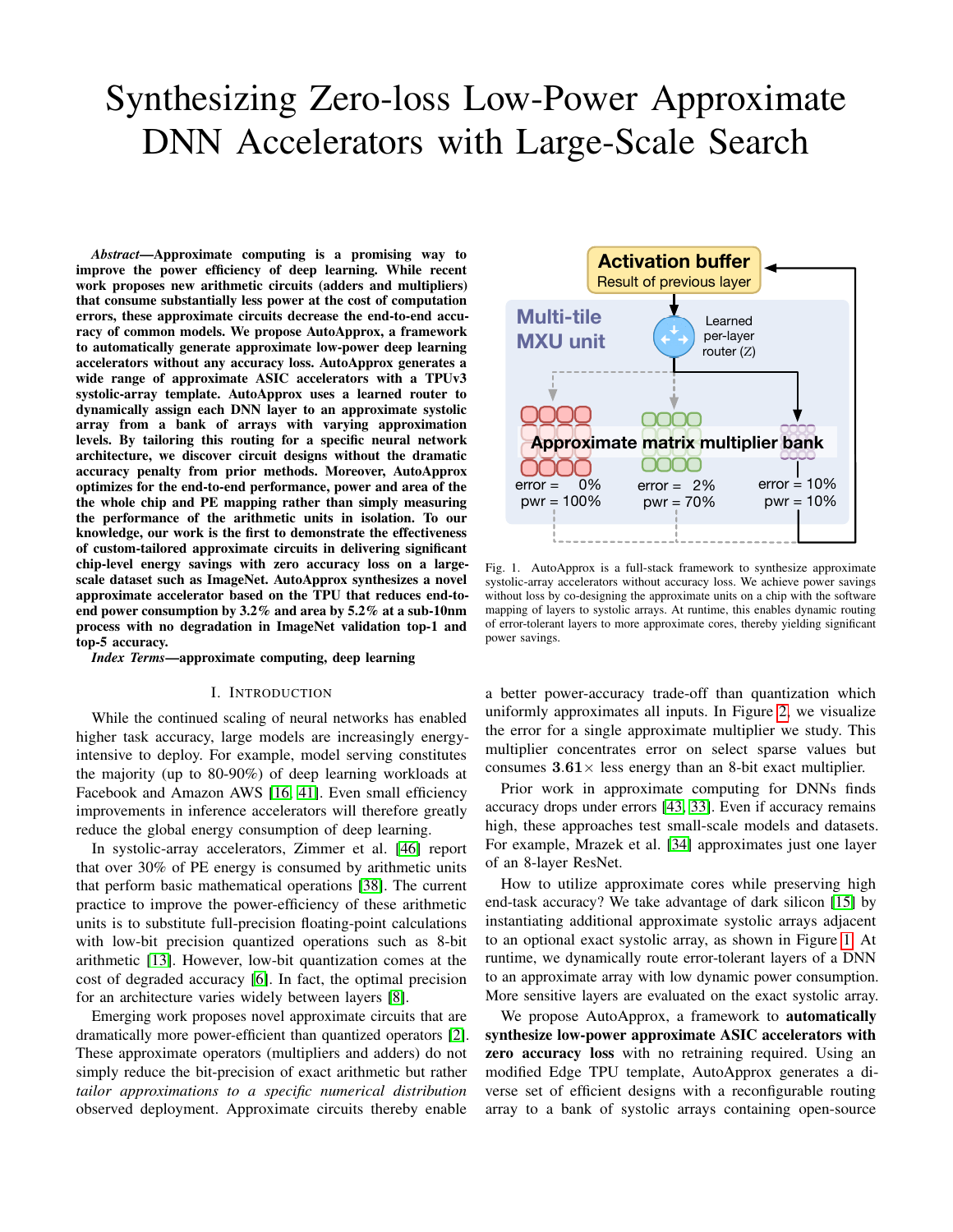

<span id="page-1-0"></span>Fig. 2. Approximate multipliers trade-off exact computation in order to improve power-efficiency. The visualized multiplier consumes 3.61x less energy than a quantized multipler at the cost of 4.2% relative error. By carefully matching approximate multipliers with each layer in a neural network, we are able to reduce inference energy usage with zero loss in end-to-end accuracy.

approximate multipliers [\[32\]](#page-8-12). By co-optimizing the mapping of approximate systolic arrays to layers, we avoid accuracy losses due to homogeneous approximation [\[8\]](#page-8-6) by customtailoring the approximation for different fine-grained portions of the computation graph. We also perform proof-of-concept evaluations on large-scale datasets (including ImageNet) and models, a first in the domain of functionally-approximate circuits for deep learning.

We evaluate AutoApprox on the ResNet-50 architecture [\[18\]](#page-8-13) trained on the ImageNet dataset [\[5\]](#page-8-14). On a sub-10nm process node, we demonstrate our search methodology is Pareto-optimal when compared to other baselines. AutoApprox realizes zero ImageNet validation accuracy loss for ResNet-50 with savings of up to 3.2% in power consumption and up to 5.2% in area.

We make the following novel contributions:

- We propose AutoApprox, a framework for the design of zero-loss approximate DNN accelerators.
- We evaluate the accuracy of approximate designs with endto-end simulation on significantly larger datasets than prior work. In order to make end-to-end evaluation tractable, we accelerate circuit simulation  $7200 \times$  using caching and matrix decomposition.
- In order to search the combinatorial space of accelerator designs (up to  $O(2^{268})$ ), we develop a Bayesian optimization solver to efficiently find high-quality solutions. We demonstrate this framework outperforms competitive baseline methods.
- We demonstrate AutoApprox improves the powerefficiency of an TPU-based design without any added area while maintaining end-to-end accuracy. For the first time to our knowledge, we evaluate functionally approximate DNN accelerators on a large-scale dataset and workload with no accuracy loss.

TABLE I OVERVIEW OF PRIOR APPROXIMATE COMPUTING METHODS FOR DEEP NETWORKS WITH COMPARISION OF KEY FEATURES

|                           | Largest<br>dataset | Model<br><b>MACs</b> | Retrain<br>free? | Zero<br>loss? |
|---------------------------|--------------------|----------------------|------------------|---------------|
| Venkataramani et al. [43] | $CIFAR-10$         | <1M                  | х                | Х             |
| Zhang et al. $[45]$       | <b>CALTECH</b>     | <1M                  | х                | х             |
| Sarwar et al. [37]        | CIFAR-100          | <1M                  | х                | х             |
| Mrazek et al. [34]        | $CIFAR-10$         | 21M                  |                  | Х             |
| Mrazek et al. [33]        | CIFAR-10           | 120M                 |                  | х             |
| AutoApprox (ours)         | ImageNet-1k        | 2B                   |                  |               |

#### II. RELATED WORK

Approximate computing: The slowdown of Moore's law and Dennard Scaling forces new deep learning accelerators to explore new ways to improve power-efficiency through specialization. Approximate computing promises a new era of custom approximate circuits with significant improvements in performance at the cost of degraded quality. Analog computing [\[3\]](#page-8-17) offers large potential power savings; however, these technologies remain difficult to test and deploy as they are non-deterministic and result in a large accuracy degradation. We instead focus on *functionally-approximate circuits* which unlock power savings by replacing power-intensive segments of a circuit with inaccurate but simpler components. As an example, prior work Kim et al. [\[25\]](#page-8-18) has shown that removing the carry and overflow logic from a 16-bit adder can yield a 2.3x more energy-efficient design. There are a variety of these manually designed approximate adders and multipliers [\[28,](#page-8-19) [36,](#page-8-20) [26,](#page-8-21) [30,](#page-8-22) [21,](#page-8-23) [27\]](#page-8-24).

We focus on approximate multipliers; Horowitz [\[19\]](#page-8-25) finds that multipliers are  $7-10\times$  more energy intensive than comparable adders. Mrazek et al. [\[31\]](#page-8-26) and Sarwar et al. [\[37\]](#page-8-16) discover an array of approximate multipliers using search methods such as Genetic Programming. We synthesize approximate accelerators using the open-source bank of approximate multipliers from Mrazek et al. [\[32\]](#page-8-12).

Approximate deep learning: The resiliency of deep learning models to noise [\[4\]](#page-8-27) motivates the design of approximate hardware for deep learning. Mrazek et al. [\[34\]](#page-8-10) substitutes a single layer from an 8-layer ResNet with one utilizing an approximate multiplier. This work does not consider the effects of cross-layer approximation. ALWANN [\[33\]](#page-8-9) searches for a mapping of layers to one of several fixed approximate units. However, ALWANN requires a model weight adjustment step to recover lost accuracy from approximation. Moreover, this fine-tuning step was not sufficient to avoid an accuracy degradation (e.g. a cited 0.6% degradation in accuracy for ResNet-50). Our method require no model fine-tuning step; therefore, it can be applied to models without modification. We also evaluate approximate designs on the large-scale ImageNet dataset; ALWANN evaluates on CIFAR-10 at low-resolution. Finally, we report real system-wide power numbers. We find in Figure [6](#page-4-0) that it is necessary to evaluate whole system power rather than multiplier-only energy.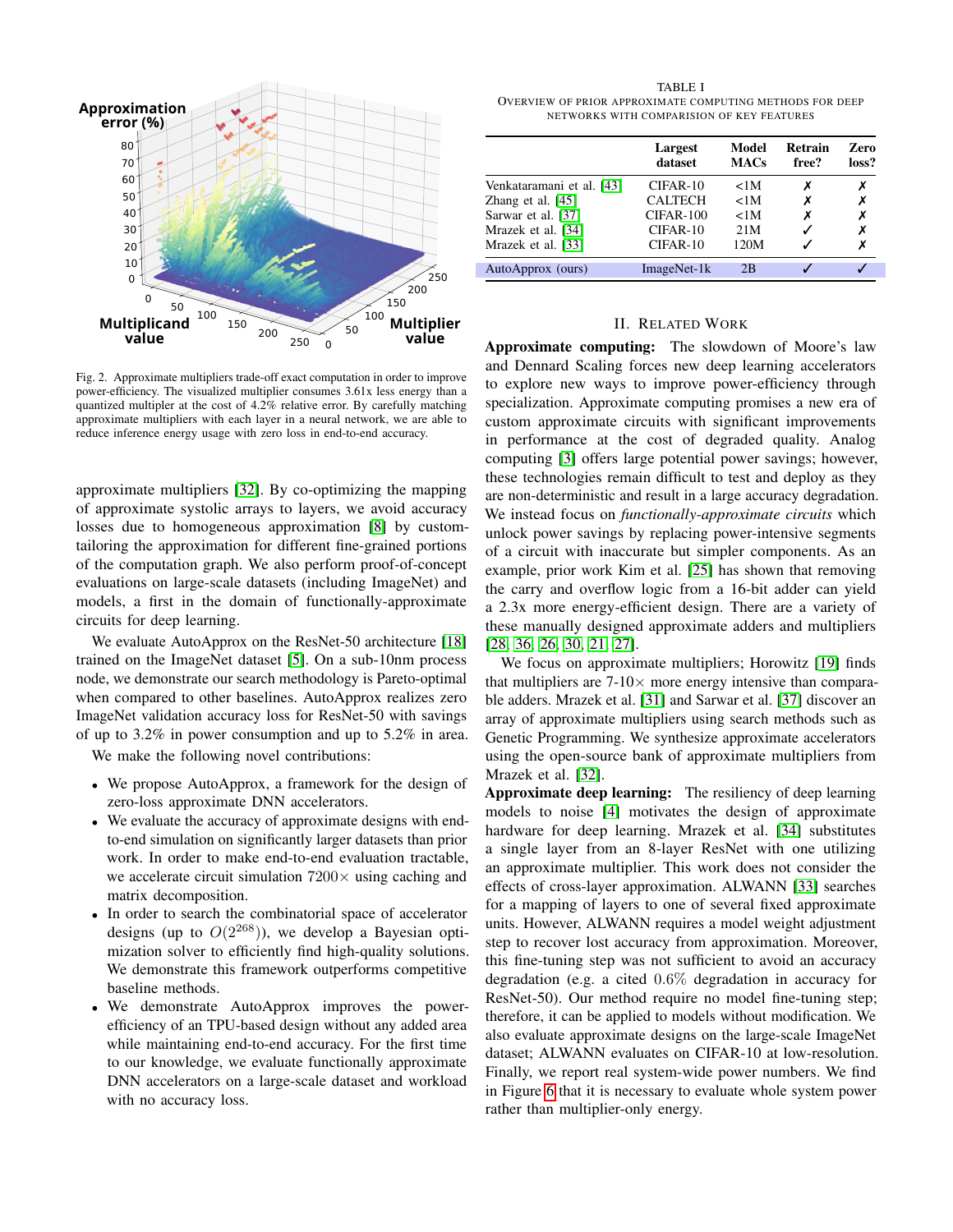Approximation with compression: A large body of work has focused on compression techniques [\[2\]](#page-8-7), including quantization [\[13\]](#page-8-4), pruning [\[14,](#page-8-28) [9\]](#page-8-29) and low-rank matrix decomposition [\[7\]](#page-8-30). We provide quantization techniques as a baseline for comparison. Compression methods such as pruning, distillation, and matrix factorization are orthogonal to our proposed framework on approximate circuits and our approach can be readily applied to a compressed neural network.

# III. AUTOAPPROX: A DESIGN FRAMEWORK FOR ZERO-LOSS APPROXIMATE DNN ACCELERATORS

AutoApprox is an automated design framework for systolicarray based DNN ASIC accelerators. Given an architectural template design and a set of deep neural network workloads, AutoApprox generates both a hardware design and a heterogeneous mapping of neural network layers to the generated hardware. AutoApprox is a full-stack framework (see system diagram in Fig. [3\)](#page-2-0) as it benchmarks candidate designs postsynthesis and evaluate designs using end-to-end workload metrics like top-1 accuracy.

Below, we cover key system components: (a) architectural template, (b) systolic array code generation, (c) circuit simulation for accuracy estimation and (d) chip performance estimation. We separately describe the design of circuit search and the layer mapping in Section [IV.](#page-4-1)

# *A. TPUv3-based architectural template*

We consider a systolic-array based accelerator with a design based on the TPUv3 [\[23,](#page-8-31) [22\]](#page-8-32). The TPUv3 contains several large systolic arrays for efficient matrix-matrix multiplication. The systolic array consists of a two dimensional array of processing elements (PEs), each containing one or more MAC units and buffers for input operands and output results. Global activation and parameter memory is shared across all systolic arrays. Overall, this design is extremely energy efficient with its usage of SRAM as each weight memory access is amortized across hundreds of operations.

As a consequence of thermal limits, power dissipation largely dominates the total cost of ownership (TCO) of modern inference chips. Consequently, in many cases die area may be traded off for designs which improve energy efficiency. Along these lines, one optimization which has become increasingly popular as chips entered the *dark silicon* regime [\[15\]](#page-8-11) has been to provision special functional units which are only active for specific workloads to improve energy efficiency for these cases, but are otherwise inactive [\[44\]](#page-8-33).

Our proposed architecture, shown in Figure [1,](#page-0-0) replaces a single exact MXU with a bank of several variants of approximate MXUs. At runtime, inputs are routed to one of these units based on a precomputed mapping. If we retain the exact MXU, this strategy can utilze the exact MXU for non-approximate workloads, thereby guaranteeing correctness while enabling power-savings for error-tolerant workloads. This approach does not require major modification to compiler stacks; it simply requires the addition of a ROUTE operation.



<span id="page-2-0"></span>Fig. 3. Our system searches for low-power high-accuracy accelerators customtailored for a specific class of DNNs. At each iteration of search, a new approximate accelerator design is generated given an architectural template and a bank of approximate MACs. We estimate power using a commercial DC Topo tool. The end-to-end accuracy of the systolic array is benchmarked for a target DNN workload using our fast approximate circuit simulator.

MXUs that are not used in the computation for a specific layer are turned off to save power.

Arithmetic units in modern ML accelerators account for a large fraction of total system power while occupying the minority of the die [\[46,](#page-8-2) [22\]](#page-8-32). Therefore, our approach can dramatically reduce power consumption without chip area overhead. Our design is easy to deploy as it neither requires a new compiler stack nor control architecture. Our approach is also fully orthogonal to low-bit precision and can be combined to achieve further efficiency wins.

# *B. PE and interconnect generation*

Given an architectural template and a list of candidate approximate multipliers, we generate code for the systolic array and accelerator. The list of approximate multipliers for the design comes from the AutoApprox ML-guided search procedure, described in Sec. [IV.](#page-4-1) For each search iteration, a new set of candidate chips are generated. Code generation yields both Verilog and C++ implementations.

#### *C. Fast accuracy estimation with Verilator*

Both training and inference of large-scale deep neural networks entail trillions of arithmetic operations. With exact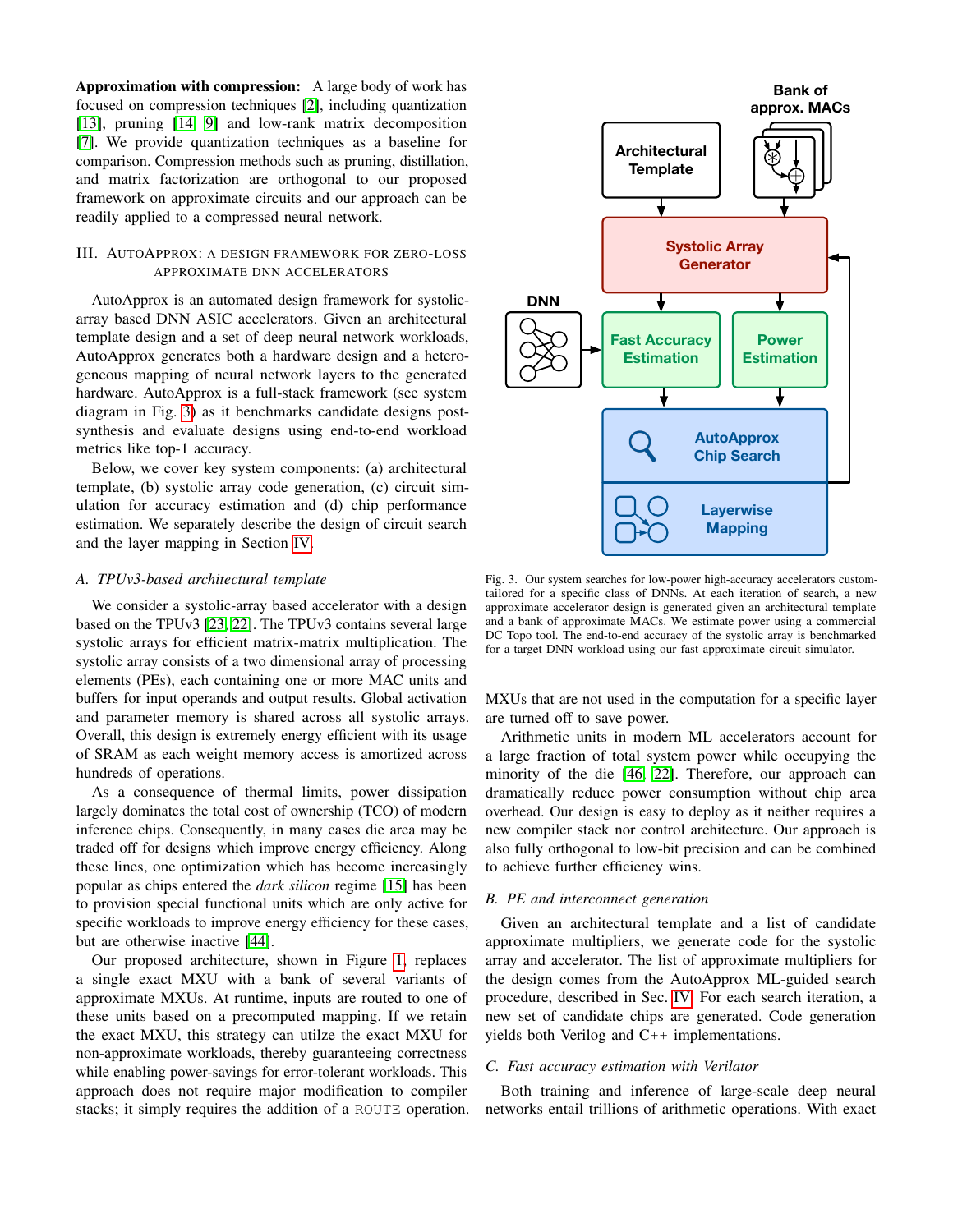

Fig. 4. By caching circuit evaluations, we accelerate the evaluation of approximate multipliers by  $7200 \times$  over direct simulation with Verilator [\[39\]](#page-8-34).

arithmetic and standard datatypes, this evaluation can be parallelized on high-throughput GPUs. However, we consider simulating inexact arithmetic with a custom MAC units. Direct evaluation of these inexact arithmetic operations is intractable since existing hardware does not support them. If we directly evaluate an approximate MAC with the Verilator circuit simulator [\[39\]](#page-8-34), a single exact 8-bit multiplication takes  $3.75 \pm 0.95$  microseconds on a high-end server. A single evaluation of ResNet-50 takes would 4.2 hours at 4 GFLOPs per 224x224 frame. For the entire ImageNet validation set, *evaluating a single approximate multiplier would take 23 years*.

Therefore, we cache calls to Verilator as in prior work [\[33\]](#page-8-9). However, Mrazek et al. [\[33\]](#page-8-9) computes the full  $2^{N \times N}$  lookup table for a N-bit multiplier. This does not scale to wide bitwidths; with 16-bit inputs, the look-up table would exceed 68 gigabytes. This precludes the use of GPU acceleration.

We find the lookup tables are low-rank and can be dramatically compressed without meaningful error using matrix decomposition. We include a visualization of the principle components for various approximate multipliers. We precompute the LUT in host CPU memory and then compute the low-rank eigen decomposition. We compute the approximation error matrix  $\epsilon_{i,j} = \tilde{m}(i, j) - i \times j$  where  $\tilde{m}$  is an approximate multiplier. In order to save memory when storing the  $N$ -bit error matrix  $\epsilon \in \mathbb{R}^{2^N \times 2^N}$ , we compute a truncated singular value decomposition with  $k \ll 2^N$ :

$$
\epsilon \approx \sum_{i=1}^k \sigma_i u_i v
$$

∗ i

with total memory consumption of  $O(nk)$ , down from  $O(n^2)$ . With small  $k \leq 50$ , the total memory consmumption is under 20MB. During evaluation, we recompute the result of the approximate multiplication of  $i \times j$ .

We evaluate all results using the ImageNet 2012 dataset [\[5\]](#page-8-14), a large-scale image classification dataset. We evaluate using a 10% sample of the full validation set in order to accelerate search by approximating the estimated accuracy of the end-toend model on a target dataset. Overall, the sampled validation set contains 5000 images. Ranking models on this sampled validation set correlates with performance on the full dataset.

Overall, our optimizations result in a *7200*× *speedup* over direct circuit simulation in Verilator. This strategy also makes GPU evaluation feasible with future potential for automatic



Fig. 5. Pre-computed outputs for approximate circuits are low-rank. We compress lookup tables to accelerate inference while reducing memory requirements from our simulator.

retraining. Accelerated evaluation of the approximate multipliers is critical to the feasibility of our search procedure. Compressing lookup tables with a low-rank decomposition should also enable our approach to scale to circuits at wider bitwidths in the future.

Our approach is complementary with state-of-the-art quantization methods. We perform dynamic range post-training quantization where weights are statically quantized to eightbits prior to inference. During inference, activations are scaled to the uint8 range of  $[0, 255]$  and then quantized. We then perform dequantization with the procedure from Jacob et al. [\[20\]](#page-8-35):

$$
q_3^{(i,k)} = Z_3 + MNZ_1Z_2 - MZ_1 \sum_{j=1}^N q_2^{(j,k)}
$$
  
- 
$$
MZ_2 \sum_{j=1}^N q_1^{(i,j)} + M \sum_{j=1}^N q_1^{(i,j)} q_2^{(j,k)}
$$
 (1)

where  $q_1$  represents the weight matrix,  $q_2$  represents the activation matrix, and Z represents respective zero points. Higher power-savings could be accomplished with a more advanced quantization method utilizing quantization-aware training.

## *D. Performance estimation (power, area, delay)*

Prior work primarily considers multilier-only performance metrics (e.g. power consumption of a single multiplier). However, we find a lower power multiplier does not necessarily result in a lower power systolic array in Figure [6.](#page-4-0) This is due to the impact of multiplier area on interconnect power; as area A increases, interconnect wire power must increase by  $O(\sqrt{A})$ . We perform all evaluation at a sub-10nm process as this is a leading technology node using Synopsys' physically-aware Design Compiler (Topographical) tool with a commercial PDK.

We assume a single clock domain in our architecture, whose frequency is dictated by the slowest MXU variant (typically the 'exact' MXU has the lowest intrinsic performance). As such during synthesis, the different MXU variants are constrained to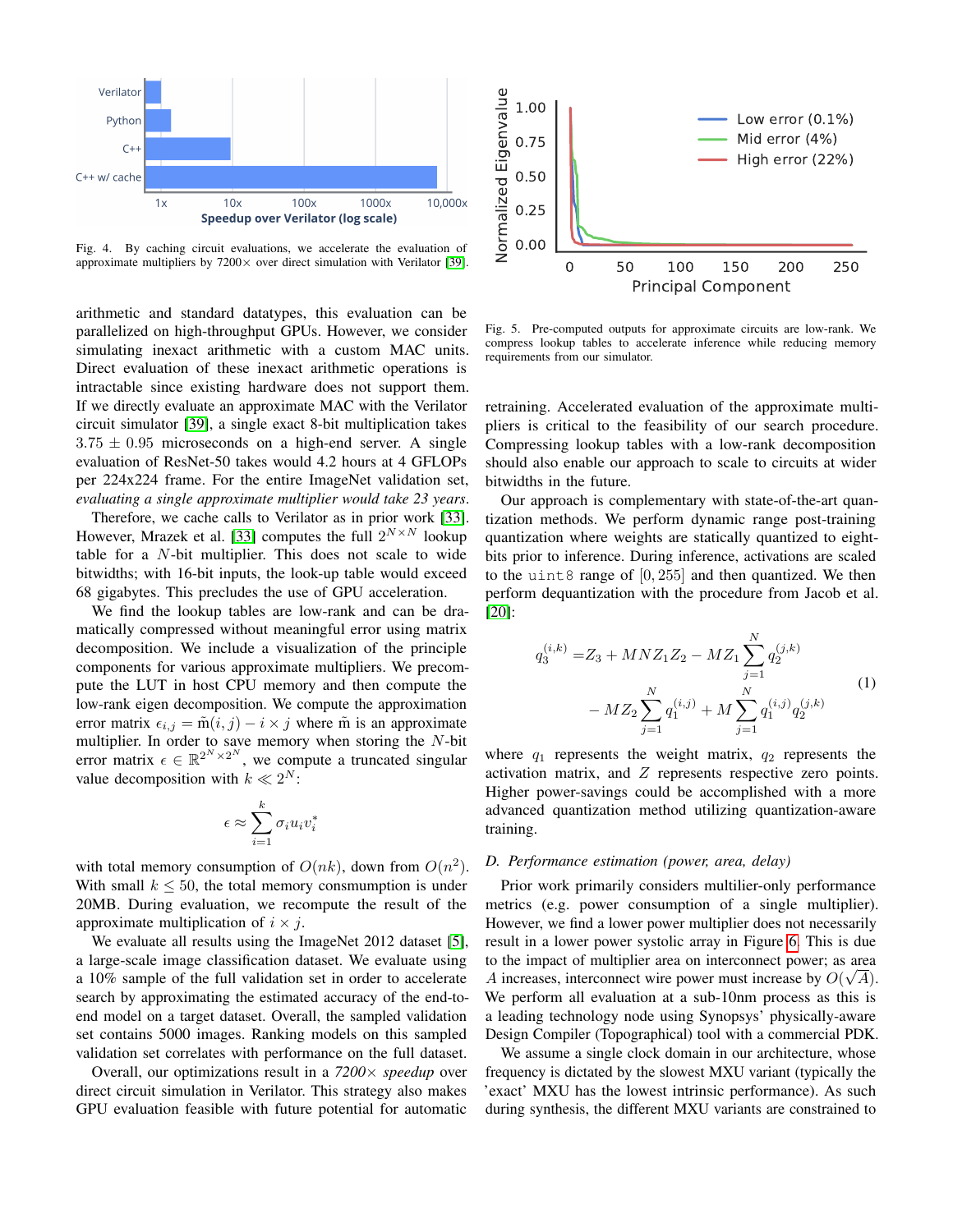

<span id="page-4-0"></span>Fig. 6. The energy consumed by a single approximate multiplier and the energy consumed by the whole matrix multiply unit (MXU) are only weakly correlated. While more efficient multipliers can yield a more efficient chip overall, only considering the multipliers performance is insufficient when optimizing for whole chip power.

the slowest clock frequency – this enables some power and area savings as the synthesis tool is able to select smaller gate sizes for the approximate MXU variants which have higher intrinsic performance. In practice, DNN accelerators are TDP-limited rather than delay limited. Further gains are therefore possible by overclocking the chip using the thermal savings from the approximate systolic arrays; we evaluate the feasibility of this in Fig. [9.](#page-7-0)

The performance of a particular design also depends on how the convolution loop nest is mapped onto the array [\[35\]](#page-8-36). Mapping is important to ensure that generated accelerators match what would happen post-synthesis.

# IV. CIRCUIT SEARCH AND LAYER MAPPING

<span id="page-4-1"></span>In order to preserve high end-to-end task accuracy, we must carefully consider which portions of a workload are approximation tolerant. Dong et al. [\[8\]](#page-8-6) find that the optimal approximation level changes dramatically between different layers of a neural network. We jointly consider the task of *selecting approximate units* for a chip design concurrently with the *mapping of layers* onto said chip's PEs. By co-designing the hardware and the mapping, we obtain accelerators that are custom-tailored to a particular class of neural networks.

However, each of these two subproblems are themselves challenging combinatorial optimization problems. Together, they represent a  $O(K^N)$  search space with K candidate approximate multiplier designs and  $N$  neural network layers to map; we explore workloads with up to a  $2^{268}$  search space. Therefore, random search will not perform well.

We leverage Bayesian optimization with GP bandits [\[29,](#page-8-37) [40\]](#page-8-38) to efficiently discover high-accuracy yet energy-efficient configurations of cross-layer approximate circuits. This approach improves the sample efficiency of black-box optimization by modelling the unknown reward function  $f: x \rightarrow y$  with a Gaussian Process (GP).

#### *A. Formalization of the approximate circuit mapping problem*

Consider the following optimization problem to find the lowest power mapping of approximate circuits to deep network layers:

$$
\min_{\mathcal{Z}} \quad \sum_{i=1}^{N} q_i^{\mathsf{T}} Z_i \tag{2a}
$$

s.t. 
$$
ACC(Z)fu \ge \tau
$$
 (2b)

$$
AREA(Z) \leq \phi
$$
 (2c)

<span id="page-4-6"></span><span id="page-4-5"></span><span id="page-4-3"></span><span id="page-4-2"></span>
$$
\sum_{j=1}^{N} Z_{ij} = 1 \qquad \forall i \in \{1, \dots, N\} \qquad (2d)
$$

<span id="page-4-4"></span>
$$
Z \in \{0, 1\}^{N \times K} \tag{2e}
$$

The decision variable  $Z_i$  represents a one-hot vector to denote which of the  $K$  approximate circuits are mapped to layer *i*. The objective [2a](#page-4-2) models the total energy consumption to evaluate a single forward pass where  $q_i \in \mathbb{R}^K_+$  represents a vector containing the energy to evaluate layer  $i$  for each of the  $K$  approximate multipliers. Constraints [2d](#page-4-3) and [2e](#page-4-4) ensure that  $Z_i$  is one-hot and is binary/integral. Constraint [2b](#page-4-5) defines a minimum accuracy target for the neural network. Finally, Constraint [2c](#page-4-6) constrains the area of the final chip to avoid degenerate solutions with many similar redundant multipliers.

The accuracy oracle ACC models the effect of cross-layer interactions from approximations. Given a particular assignment of approximate multipliers to layers, ACC calculates the expected accuracy of the model over a specific dataset. As errors introduced at one layer compound through subsequent layers, the accuracy oracle is exceptionally challenging to model. In this work, we evaluate the accuracy of a model over the validation set.

Unfortunately, this reduces the optimization problem to a black-box combinatorial optimization problem. To make matters worse, Bayesian optimization methods fail when applied to our optimization problem as they demonstrate slow convergence with a performance similar to random search. It is well known that Bayesian optimization struggles with high dimensional states [\[24\]](#page-8-39), discrete structures [\[1\]](#page-8-40) and constrained search spaces [\[11\]](#page-8-41). We therefore carefully reformulate our optimization problem to improve performance with off-theshef Bayesian Optimization tools.

## *B. Calibration of single-layer approximation*

To find high-accuracy approximate circuit designs, we constrain feasible solutions with a minimum validation accuracy threshold in Constraint [2b.](#page-4-5) However, the accuracy oracle ACC is not known. To reduce the complexity of the search space, we perform an offline study where we only use approximate multipliers for the target layer and evaluate all other layers with exact multipliers. This model provides an upper-bound on the expected accuracy from cross-layer approximation. We then prune mappings with exceptionally poor expected accuracy.

# *C. Continuous relaxation of state space*

GP bandits are predominantly designed to optimize over discrete search spaces. Bayesian optimization frameworks typically support discrete search spaces by embedding them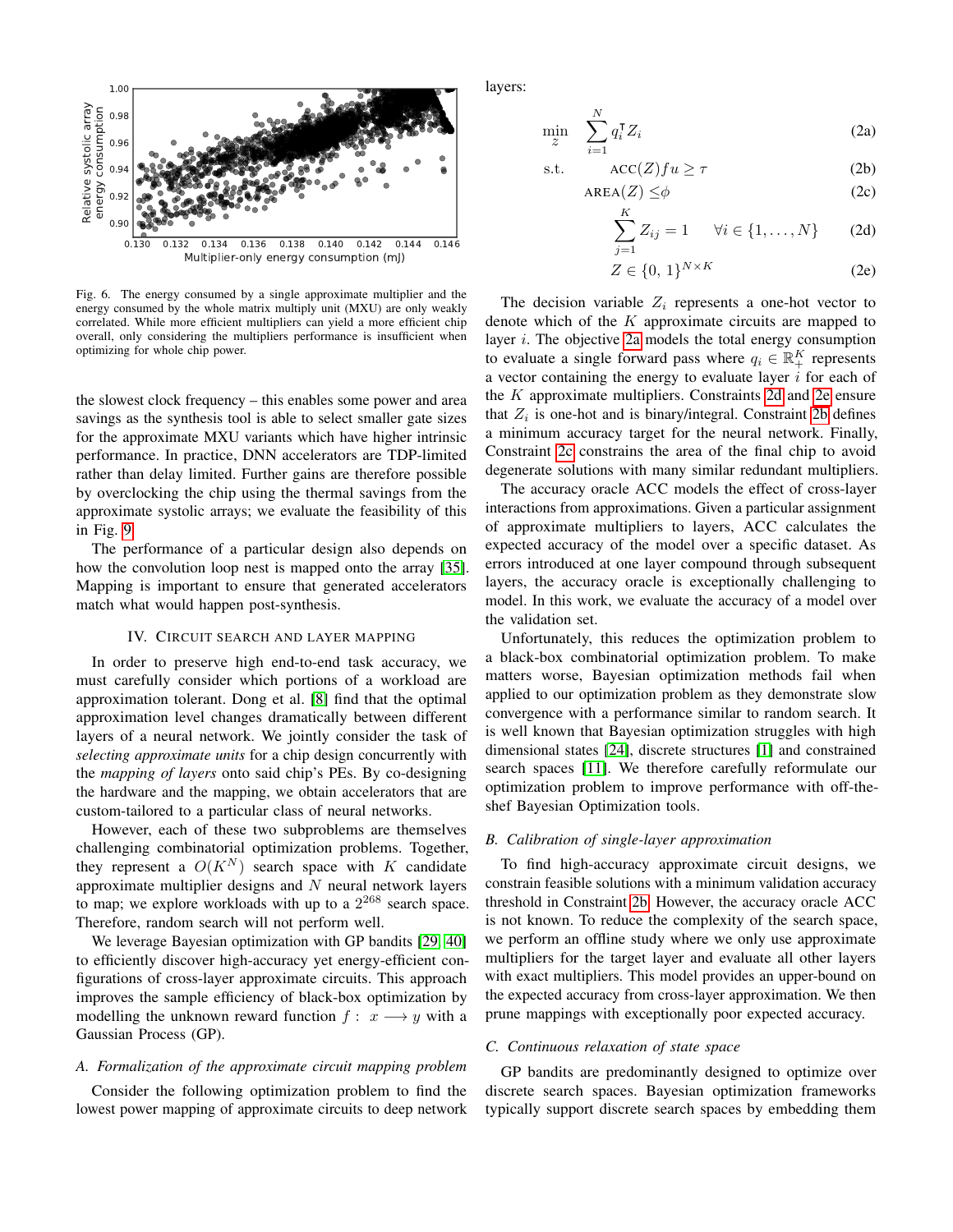in a real-valued box [\[12\]](#page-8-42). However, this embedding is sampleinefficient as it does not consider the relation between different categorical variables. For example, this solution has the challenge of instability due to quantization error from rounding continuous predicted variables to the nearest feasible points.

We utilize the estimate of per-layer accuracy degradation from single layer approximation (as described in the previous subsection) to compute an ordered set representing the relative ranking of each approximate multiplier. We define the ordering as the profiled end-to-end accuracy for approximating a single layer  $k$  with a particular multiplier. However, direct search with unrounded accuracy results in an unstable relaxed optimization problem. This results from two approximate multipliers which achieve similar accuracy, but have very different power consumption. We therefore relax the linear order of multipliers to a partially ordered set where ties within a fixed threshold of accuracy are considered incomparable. We then resolve a completed linear order by eliminating the least efficient multiplier in each pair of incomparable multipliers with similar accuracy.

This procedure derives a linear order of multipliers for each of the N layers in the neural network. To define distance in the new dimension after mapping, we apply min-max scaling to the resulting top-1 accuracy for each multiplier from singlelayer approximation calibration. Given this new formulation of search space, we define the following cost optimization objective. For each of  $N$  layers, we define a step-wise cost function  $Q_i : \mathbb{R} \longrightarrow \mathbb{R}$  to map a real-valued choice of an approximate multiplier (from 0 to 1) to the energy-consumption for the closest layer, rounding down.

The relaxed optimization problem is now:

$$
\min_{\mathcal{Z}} \quad \sum_{i=1}^{N} Q_i(Z_i) \tag{3a}
$$

$$
s.t. \quad ACC(Z) \geq \tau \tag{3b}
$$

$$
AREA(Z) \leq \phi \tag{3c}
$$

$$
0 \le Z \le 1 \tag{3d}
$$

$$
Z \in \mathbb{R}^N \tag{3e}
$$

#### *D. Unconstrained optimization with barrier functions*

While recent work has begun to explore multi-objective optimization using Bayesian optimization, these approaches are generally significantly less sample-efficient than singleobjective optimizers. Ideally, we wish to explore the twodimensional pareto frontier between accuracy and energy consumption. In practice, we find it useful to also limit the area of the final systolic array to avoid degenerate solutions where redundant approximate multipliers with similar accuracy are instantiated on a single chip.

We can utilize the barrier method [\[10\]](#page-8-43) to remove constraints [3b](#page-5-0) and [3c.](#page-5-1) Barrier methods replace each constraint of form  $x \leq b$  with a penalty in the objective function  $\mathcal{B}(x, b) = -\log(b - x)$  or  $\mathcal{B}(x, b) = e^{x - b}$ . As x approaches

the constraint b, the penalty trends to  $\infty$ . Utilizing a barrier method, we express our objective as:

$$
\sum_{i=1}^{N} Q_i(Z_i) + \alpha_1 \mathcal{B}(\tau, \text{ACC}(Z)) + \alpha_2 \mathcal{B}(\text{AREA}(Z), \phi)
$$

This objective now allows removal of constraints [3b](#page-5-0) and [3c.](#page-5-1) We leverage the exponential barrier function as it allows for soft constraint violations. For the accuracy term, we use a target accuracy  $\tau = 0.68$  and weight  $\alpha_1 = 8$ . For the area term, we use a target area percentage (including exact multiplier) of  $\phi = 400\%$  and a scale  $\alpha_2 = 1.2$ .

# V. EXPERIMENTS

We focus our evaluation on the ImageNet dataset [\[5\]](#page-8-14), a large-scale dataset for image classification. ImageNet is a challenging dataset with 1M training images and 1000 classes, where each image is  $224 \times 224$ . Prior work has predominantly evaluated on the CIFAR-10 dataset. However, CIFAR-10 is a small dataset and not representative of modern computer vision workloads. Specifically, CIFAR-10 contains small  $32 \times 32$ images, and only 10 classes that are well-separated. Because of this, approximation during neural network inference is expected to result in little change in overall class assignments.

We perform cross-layer search experiments using a  $10\%$ sample of the ImageNet validation set by evaluating 5 fullresolution images per class. This accelerates search without significantly impacting accuracy. On the validation set, the original model achieves 74.0% top-1 accuracy and 92.5% top-5 accuracy, while an 8-bit post-training quantized model achieves 72.1% top-1 accuracy and 90.7% top-5 accuracy.

<span id="page-5-1"></span><span id="page-5-0"></span>We evaluate power savings and accuracy with the ResNet-50 architecture [\[17\]](#page-8-44). This model contains many interesting features that may affect approximation sensitivity, such as residual connections and batch normalization. As ResNet-50 is a deep network with many layers, it is a compelling target for studying cross-layer approximations and represents a practical application that is widely deployed today on production accelerators.

In searching for competitive architectures, we evaluate approximate multiplier variants from prior work [\[32\]](#page-8-12). We synthesized a total of 36  $16 \times 16$  systolic array tiles for the different approximate multiplier variants in a commercial sub-10nm process using Synopsys' physical-aware Design Compiler (Topographical) tool, which provided performance, power, and area estimates. Evaluation of power, performance, and area of the systolic array – and not the base multipliers – is necessary to properly account for circuit and wiring overheads which temper some of the gains we would have observed if we only considered multiplier-level power, performance, and area. Finally, we assume a single clock domain shared by all approximate systolic arrays in our architecture, and as such scale power estimates for each approximate systolic array to the common clock frequency.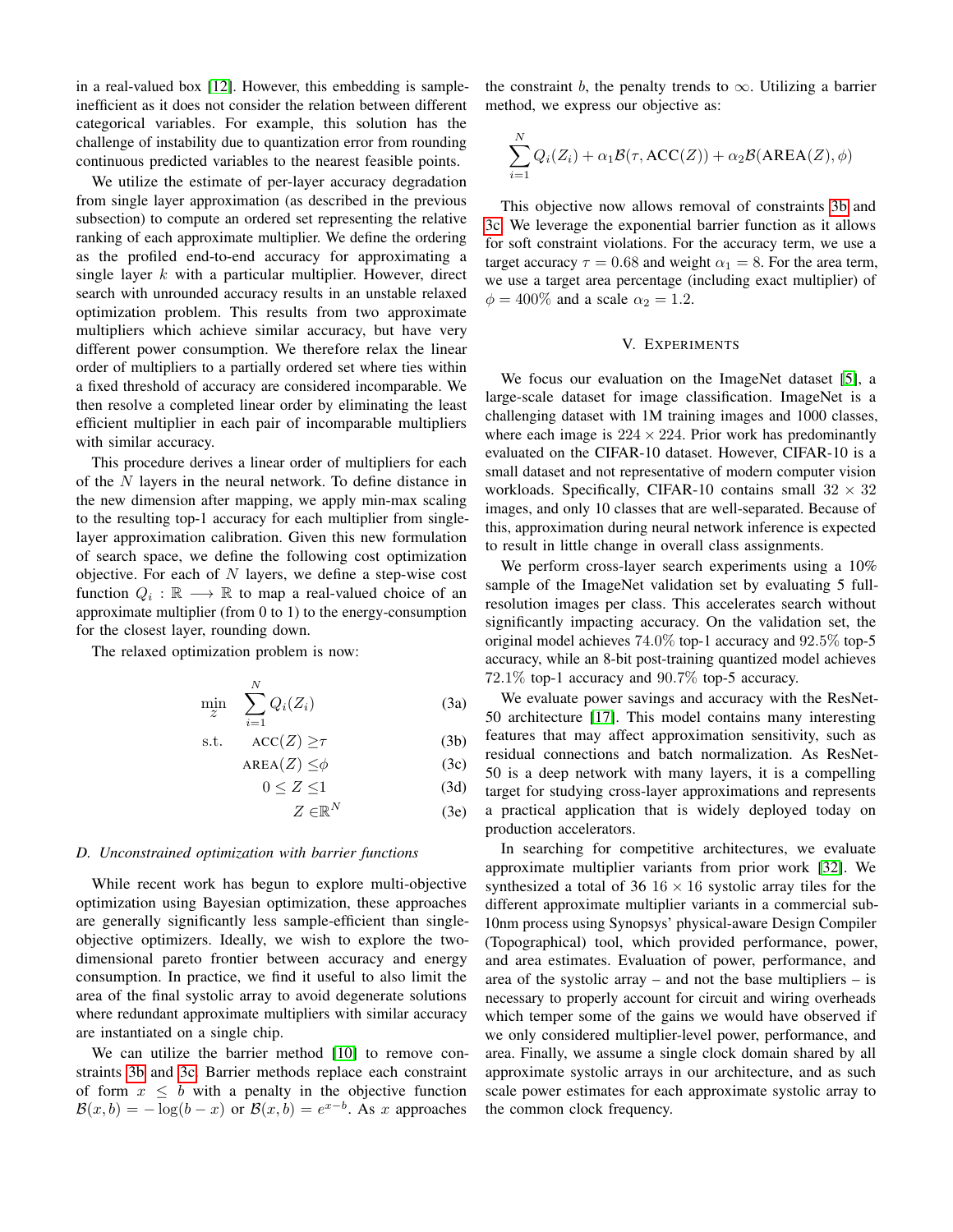#### TABLE II

<span id="page-6-0"></span>PARETO-OPTIMAL RESULTS FOR POWER, AREA AND ACCURACY ON IMAGENET VALIDATION SET FOR RESNET-50 WITH A SUB-10nm SYSTOLIC ARRAY HARDWARE ARCHITECTURE. POWER AND AREA ARE REPORTED RELATIVE TO THE ORIGINAL EXACT CIRCUIT (1.0× REPRESENTS THE EXACT QUANTIZED CHIP). AUTOAPPROX FINDS APPROXIMATE CIRCUITS THAT REDUCE ENERGY CONSUMPTION BY 3.2% AND AREA BY 5.2% WITH NO ACCURACY LOSS.

|                                                                                                 | <b>Total chip energy</b>                        | Total chip area                                 |                            |                                |  |
|-------------------------------------------------------------------------------------------------|-------------------------------------------------|-------------------------------------------------|----------------------------|--------------------------------|--|
| Hardware design                                                                                 | (relative to exact)                             | $(exact + approx)$                              | Top-1 accuracy             | Top-5 accuracy                 |  |
| Exact 8-bit MXU                                                                                 | $1.0\times$                                     | $1.0\times$                                     | $72.1\%$                   | $90.7\%$                       |  |
| Greedy layerwise search<br>Google Vizier [12]                                                   | $0.976\times$<br>$0.969\times$                  | $1.281\times$<br>$2.712\times$                  | 71.2%<br>65.82%            | 90.3%<br>86.2%                 |  |
| AutoApprox-S (power optimized)<br>AutoApprox-L (balanced)<br>AutoApprox-XL (accuracy optimized) | $0.939\times$<br>$0.968\times$<br>$1.024\times$ | $1.844\times$<br>$0.948\times$<br>$1.189\times$ | 66.5%<br>72.5%<br>$73.1\%$ | 87.42%<br>$90.7\%$<br>$91.1\%$ |  |



<span id="page-6-1"></span>Fig. 7. AutoApprox finds more accurate approximate mappings at every power level relative to baseline approaches. The baseline Bayesian optimization framework fails to achieve zero-accuracy loss configurations while the grid search is unable to discover low-power designs.

## VI. EVALUATION

# *A. How much power-savings can approximation achieve with minimal-to-no accuracy loss?*

Since approximate arithmetic circuits can be integrated into hardware alongside quantization, we study how much additional *power is saved beyond quantization* and how much, if any, accuracy is lost from approximation. We benchmark results on the downsampled ImageNet validation set at full resolution with the ResNet-50 architecture. We compare against two key baselines: (1) a circuit using an exact 8-bit multiplier, (2) an exhaustive greedy baseline mapping a single layer to a single approximate multiplier, similar to the method proposed by Mrazek et al. [\[34\]](#page-8-10) and (3) baseline search with the commercial black-box optimization toolkit Google Vizier [\[12\]](#page-8-42). We consider the Vizier baseline to perform similarly to Mrazek et al. [\[33\]](#page-8-9) as both rely on combinatorial black-box optimization. For AutoApprox, we report three pareto-optimal designs: AutoApprox-S, AutoApprox-L and AutoApprox-XL. These configurations represent power optimized, a balanced and an accuracy optimized configuration.

We compare relative power consumption and area as well as validation accuracy in Table [II.](#page-6-0) With no accuracy loss



<span id="page-6-2"></span>Fig. 8. Ablation of per-layer error tolerance for ResNet-50. Some layers are exceptionally robust to approximation (e.g. layer 31) but others are sensitive (e.g. layer 1). We utilize this sensitivity to compute a continuous relaxation of the discrete mapping search space.

beyond the exact 8-bit circuit, AutoApprox discovers a circuit, labelled AutoApprox-L, with 3.2% lower energy consumption and 5.2% less circuit area. We also discover a lower-power approximate circuit with 6.1% less energy consumption, labelled AutoApprox-S; however, it degrades ImageNet validation top-1 and top-5 accuracy by 5.6% and 3.3% respectively.

Surprisingly, AutoApprox-XL discovers a configuration with 1.0% higher top-1 accuracy. We believe that approximations introduced by the custom-tailored circuit introduce regularization, similar to how pruning can improve generalization in the Lottery Ticket Hypothesis [\[9\]](#page-8-29).

## *B. How does AutoApprox compare with other search methods?*

We evaluate the energy-efficiency of our approximate circuit mapping procedures by examining the final Pareto-optimal trade-off curve between power and accuracy at the end of search. We run the baselines for a similar period of time (unless the method has a constrained search space). In addition to the greedy single layer heuristic, we evaluate a competitive black-box optimization framework [\[12\]](#page-8-42).

Figure [7](#page-6-1) compares the final power-accuracy Pareto curves for each method. AutoApprox discovers a higher accuracy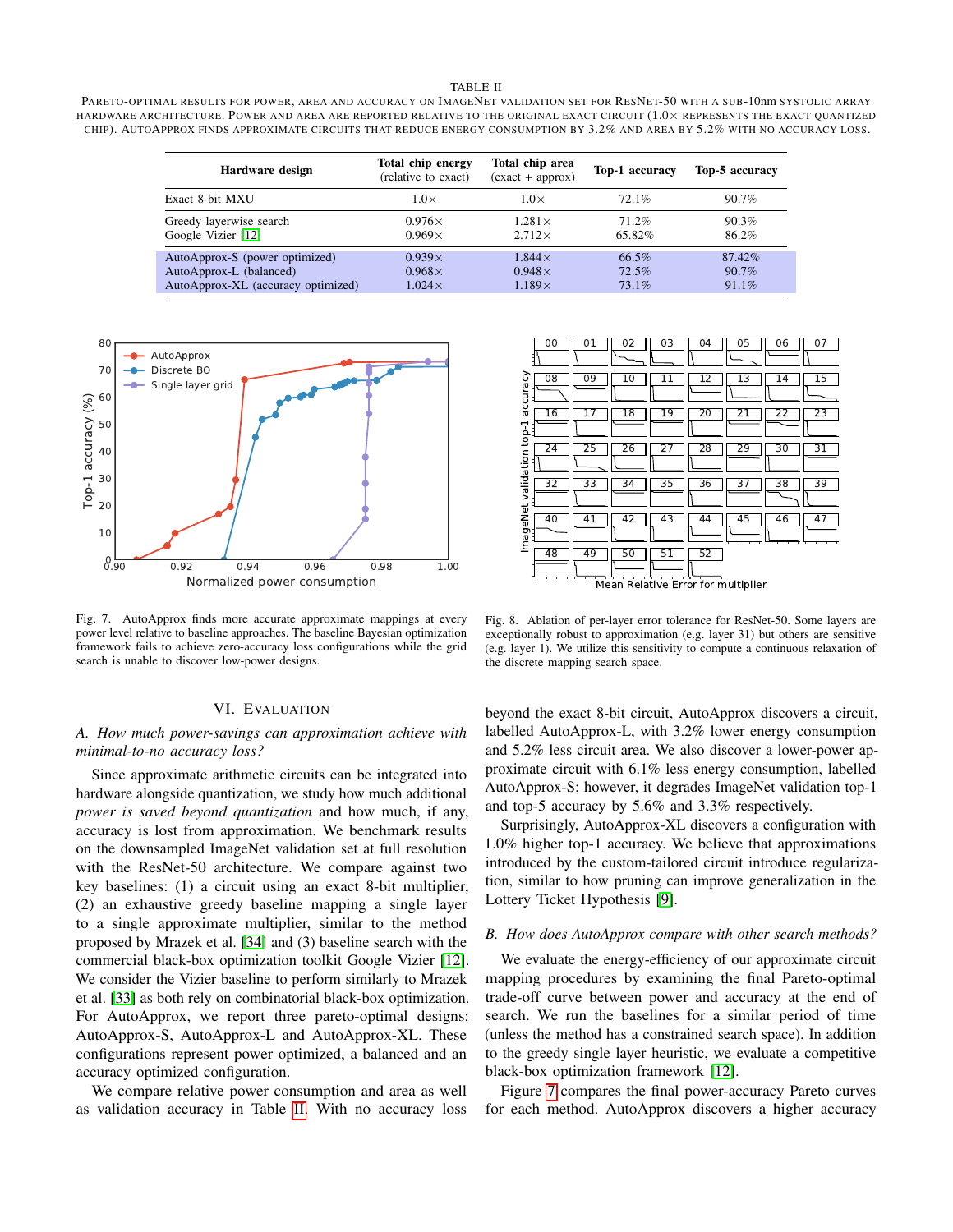

<span id="page-7-0"></span>Fig. 9. The optimal design from AutoApprox generates less heat than a comparable exact circuit. Approximation enables TDP-limited chip designs to achieve higher performance via overclocking.

mapping than all baselines at every power consumption level. AutoApprox is able to maintain near-exact accuracy for many configurations. Moreover, AutoApprox is the only method to discover low-power chip designs. Greedy layerwise search is able to maintain high accuracies, but cannot discover low-power cross-layer approximate designs. Alternatively, the discrete Bayesian optimizer suffers a considerable accuracy loss due to the complexity of its search space. AutoApprox is able to find higher-quality solutions in significantly fewer iterations than baseline methods.

# *C. Ablation: error tolerance across ResNet-50 layers*

Figure [8](#page-6-2) displays the ImageNet validation set accuracy when substituting a single convolution (out of 52) with an approximate multiplier. On the horizontal axis, we rank each multipliers by the multiplier's expected mean relative error over a uniform distribution of input values. Some layers are exceptionally error tolerant (e.g. 31, 35 or 41). As more approximate multipliers are used, end-to-end accuracy does not drop significantly. However, certain layers (e.g. 1, 4 or 49) suffer dramatic accuracy drops as more approximate multipliers are used. This confirms that a layer-by-layer tuning approach must be used and that no one multiplier can be used homogenously across all layers of the neural network.

# *D. Ablation: Thermal behavior of the synthesized chip*

In order to understand the characteristics of approximate circuits, in Figure [9,](#page-7-0) we take a single Pareto-optimal design and measure the normalized temperature of the chip using a vendor toolkit at a sub-10nm process node. While the discovered circuit had considerable power savings, it also operates at a significantly lower temperature when compared with exact hardware. This result opens the future opportunity to evaluate dynamically overclocking approximate circuits.

# *E. Discussion*

Overall, AutoApprox is effective at discovering powerefficient approximate accelerators without accuracy loss. The results generalize to large-scale datasets and models. Moveover, this approach required no modification to the model's parameters and few changes to the runtime compiler stack. By routing

layers approximate cores at runtime, we preserve the ability to run legacy workloads that may not be error tolerant.

Approximate computing has great potential to make a large dent in the efficiency of DNN accelerators. Conventional wisdom holds that approximation must result in a drop in accuracy. Surprisingly, we find the opposite; in some cases, custom-tailored approximations can increase accuracy. Optimizing inference accelerators by just a few percent (as found in our work) could have a large impact on cost and power consumption as model serving workloads far exceed training workloads in datacenters.

*1) Other hardware architectures?:* How well can we expect the results in this paper to generalize to novel hardware architectures? We leverage specific properties of the systolic array that simplify control via course-grained routing. Alternative architectures may require more complicated mechanisms to reconfigure the accuracy of the accelerator. However, as our methodology is fairly general, we expect the approach to generalize to new architectural templates.

*2) Generalization to other DNNs?:* How well will AutoApprox perform on novel architectures and datasets? We evaluated ResNet-50 as it is a standard benchmark for approximate DNN accelerators. However, nothing in our design is specific to convolutional neural networks. For example, the approximate systolic array design can be applied to improve the efficiency of the matrix multiplications in the Transformer [\[42\]](#page-8-45) architecture. It is likely that the optimal set of approximate multipliers will be different between architectural families.

*3) Future work:* Our results could be further improved by retraining models to adapt to the chosen approximate circuits. In Figure [2,](#page-1-0) we see that approximate multiplier errors concentrate on specific inputs. Retraining would shift the distribution of DNN activations away from these error-prone values. Our results also considered a small library of opensource approximate circuits. Further gains could be realized by designing a novel approximate multiplier alongside mapping.

#### VII. CONCLUSION

We provide a framework, AutoApprox, that leverages approximate circuit design to generate energy-efficient inference circuits without any accuracy loss. Using a TPUv3 template design, we discover an efficient approximate accelerator that saves up to 3.2% of chip power consumption at zero-loss. By dynamically routing each layer of a neural network at runtime, we ensure only error-tolerant layers are routed to an approximate systolic array. Moreover, AutoApprox requires no major changes to the compiler stack thereby making deployment straightforward. We develop an scalable method that efficiently searches over the space of possible mappings of circuits to model layers with the goal of optimizing for energy performance and maintaining the end-to-end model accuracy. We demonstrate that we can substantially reduce the energy consumed on ImageNet dataset inference, without any degradation in accuracy. We hope this approach will enable improved efficiency for datacenter and edge inference.